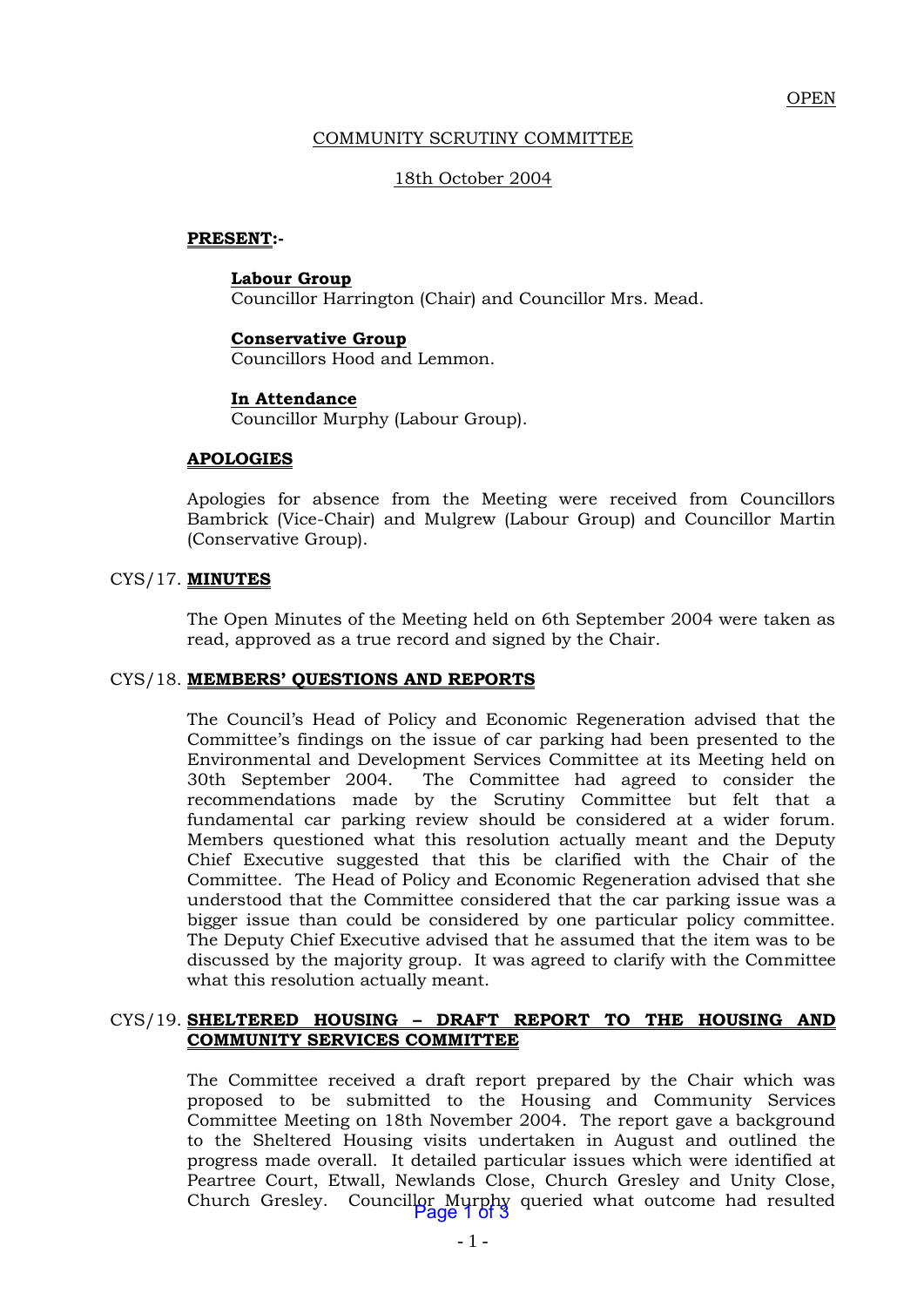from the Sheltered Housing inspections and questioned what had changed since the findings had been produced. The Head of Policy and Economic Regeneration explained why there had been a delay in submitting this matter to the Housing and Community Services Committee in that it had been felt necessary to enable the last Meeting of the Housing and Community Services Committee to focus on the housing stock options issue.

Councillor Hood talked about the need to choose a heating system for Peartree Court, Etwall and noted that Officers had stated at the previous Meeting that a decision would be made shortly. The Deputy Chief Executive explained the difficulty at Sheltered Housing accommodation with bath/shower provision. Councillor Murphy referred to concerns he had regarding such provision for the "most vulnerable residents within the District" and stated that he currently had a ninety year old female awaiting a shower conversion since July 2004 who was washing in a sink. He stated that although this resident did not live in sheltered housing accommodation, he was concerned about the slow rate of response by the Housing Department to such an urgent query. The Deputy Chief Executive advised the Committee that it needed to think about "blockages" in the system to getting such work undertaken, such as budget problems, assessment issues etc.

Councillor Harrington advised that he had spoken to the Head of Leisure and Community Development regarding the anti-social behaviour actions required at Newlands Close and Unity Close, Church Gresley, in particular parking problems by non-residents. It was agreed to include as a recommendation in the report to the Housing and Community Services Committee that consideration be given to working with the Crime and Disorder Partnership on such issues.

Councillor Murphy referred to certain items for action which had been identified at the Sheltered Housing site visits and stated that such items needed immediate action and that the issue should be progressed "more forcefully" with the Housing and Community Services Committee. The Chair talked about trying to keep a balanced approach when making recommendations to policy committees. Councillor Murphy stated that he was sure that the Chair and Vice-Chair of the Housing and Community Services Committee would be driving forward action to address the issues raised by the Sheltered Housing visits but he felt that the recommendations made by the Community Scrutiny Committee to the policy committee should be more forceful. It was agreed that there was a need to determine a commitment to action. Councillor Murphy advised that he felt some of the issues could be addressed by a "phone call" rather than needing to ever be placed on a policy committee agenda. He stated that this raised a recognised weakness in the Housing Service. The Head of Policy and Economic Regeneration advised that she understood that the Committee wished the point be made that the Sheltered Housing residents were the most vulnerable people in the community and that anecdotal evidence suggested that the issues of concern applying to Peartree Court, Newlands Close and Unity Close might also apply to other Sheltered Housing accommodation. The Deputy Chief Executive advised that it was important that the concerns raised at this Committee Meeting were made by Scrutiny Members directly to the Housing and Community Services Committee in order to communicate the strength of the feeling on this issue. Councillor Murphy stated that the proposed report had not identified what the Committee considered the failure